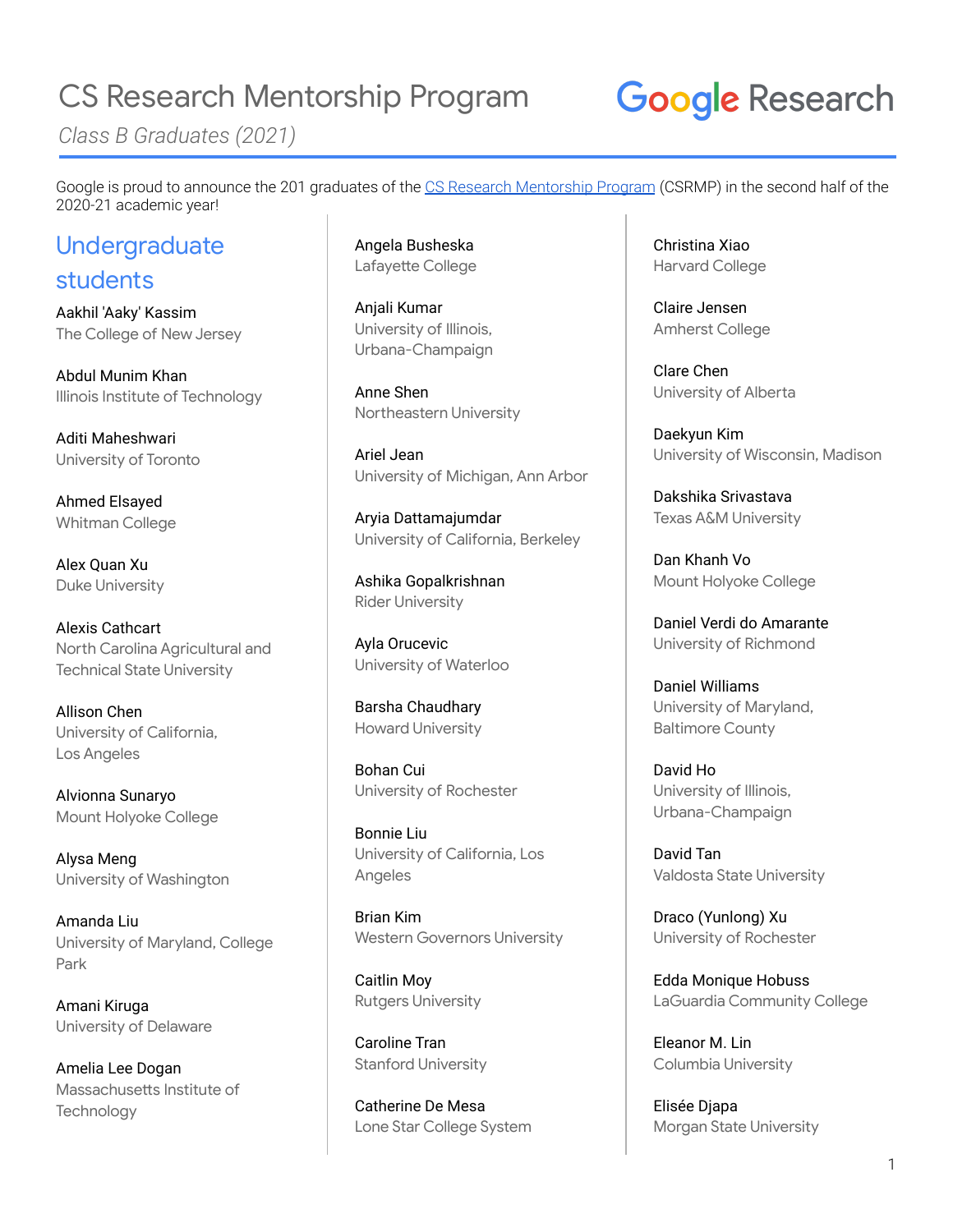*Class B Graduates (2021)*

# **Google Research**

Google is proud to announce the 201 graduates of the CS Research [Mentorship](http://g.co/csrmp) Program (CSRMP) in the second half of the 2020-21 academic year!

Elizabeth Slesarev University of Maryland, College Park

Endrit Sylejmani Minerva University

Eshika Saxena Harvard University

Gaoxiang Luo University of Minnesota, Twin **Cities** 

Gargi Panatula University of Washington, Seattle

Hana Ahmed Scripps College

Hannah Gonzalez University of Pennsylvania

Helena Lowe Tufts University

Isabel Orlanes Gallegos Stanford University

Isha Das Case Western Reserve University

J V Iniyaal Kannan University of California, Berkeley

Jacqueline He Princeton University

James Flemings University of Alaska, Anchorage Jason Alexander Fotso-Puepi University of Maryland, College Park

Jazmin Collins Arcadia University

Jennifer Wang Columbia University

Ji-Ze Jang University of Rochester

Jingyu Huang Johns Hopkins University

Jorge Emanuel Nunez University of California, Berkeley

Joyce Guo University of California, Berkeley

Jueun Kwon Cornell University

Julia Benginow University of Texas, Austin

Katherine Ga Ying Chan University of British Columbia

Kathryn Phillips Harvey Mudd College

Kelly Wang Stony Brook University

Kofi Fosu Debrah Michigan State University

Kripa Srinivasan University of Michigan Lemara Williams Amherst College

Lily Zihui Zhu Johns Hopkins University

Lucy Song Arizona State University

Luke Simmers Duke University

Madeline Grace McLaughlin Tufts University

Mingxuan Qu University of Michigan, Ann Arbor

Minh Thu Bui Texas Christian University

Muhua Huang University of British Columbia

Natalie Pham University of Southern California

Nayha Auradkar University of Washington

Nazarii Kifor University of Michigan, Ann Arbor

Neeharika Vogety Carnegie Mellon University

Nicole Balsirow Columbia University

Nikita Kotsehub Minerva University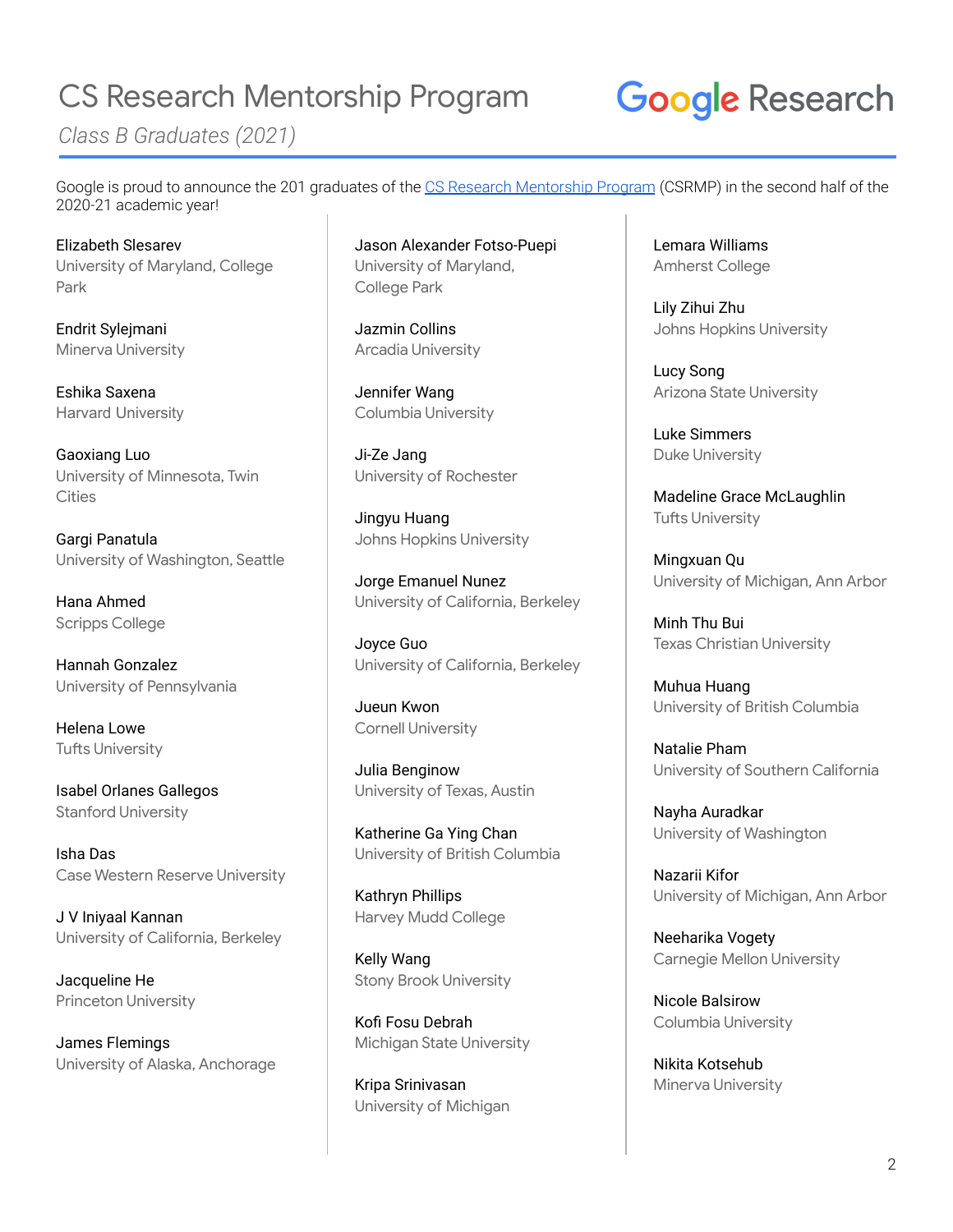*Class B Graduates (2021)*

# **Google Research**

Google is proud to announce the 201 graduates of the CS Research [Mentorship](http://g.co/csrmp) Program (CSRMP) in the second half of the 2020-21 academic year!

Ningyuan Xu University of British Columbia

Nora Chen University of California, Merced

Pablo Guarneros Minerva University

Percy Suchanek University of Colorado, Boulder

Peter Lais Georgia Institute of Technology

Phúc (Jerry) Ngô Beloit College

Prerna Ravi Georgia Institute of Technology

Quan Le Rice University

Rachael Wei University of Illinois, Urbana-Champaign

Rajavi Mishra University of California, Berkeley

Ravin Anderson Dartmouth College

Rebecca Pattichis Stanford University

Romina Mahinpei University of British Columbia

Ryu Parish University of Washington, Seattle Samantha Lee Rutgers University

Sebriya Ahmed Lehigh University

Senay Tesfamichael Rowan University

Shanly Vong University of North Carolina, Chapel Hill

Shulamith Dashevsky CUNY, Hunter College

Shunathon Owens California State University, Dominguez Hills

Sidra Nadeem Stanford University

Sonia Fereidooni University of Washington

Stephanie Yen Princeton University

Steven Tang University of Alberta

Sylvia Wang University of British Columbia

Tahmid Ahamed University of Pennsylvania

Tasfia Addrita Dominican University of California

Thomas Dawit Ohio State University Valeriia Rohoza Northwestern University

Varun Sivashankar University of California, Los Angeles

Walter Williams University of Memphis

William Howard-Snyder University of Washington

Xinyue Lai Carnegie Mellon University

Yufei (Suki) Cai University of British Columbia

Zhining Ding Wellesley College

Zyen Atkins Valdosta State University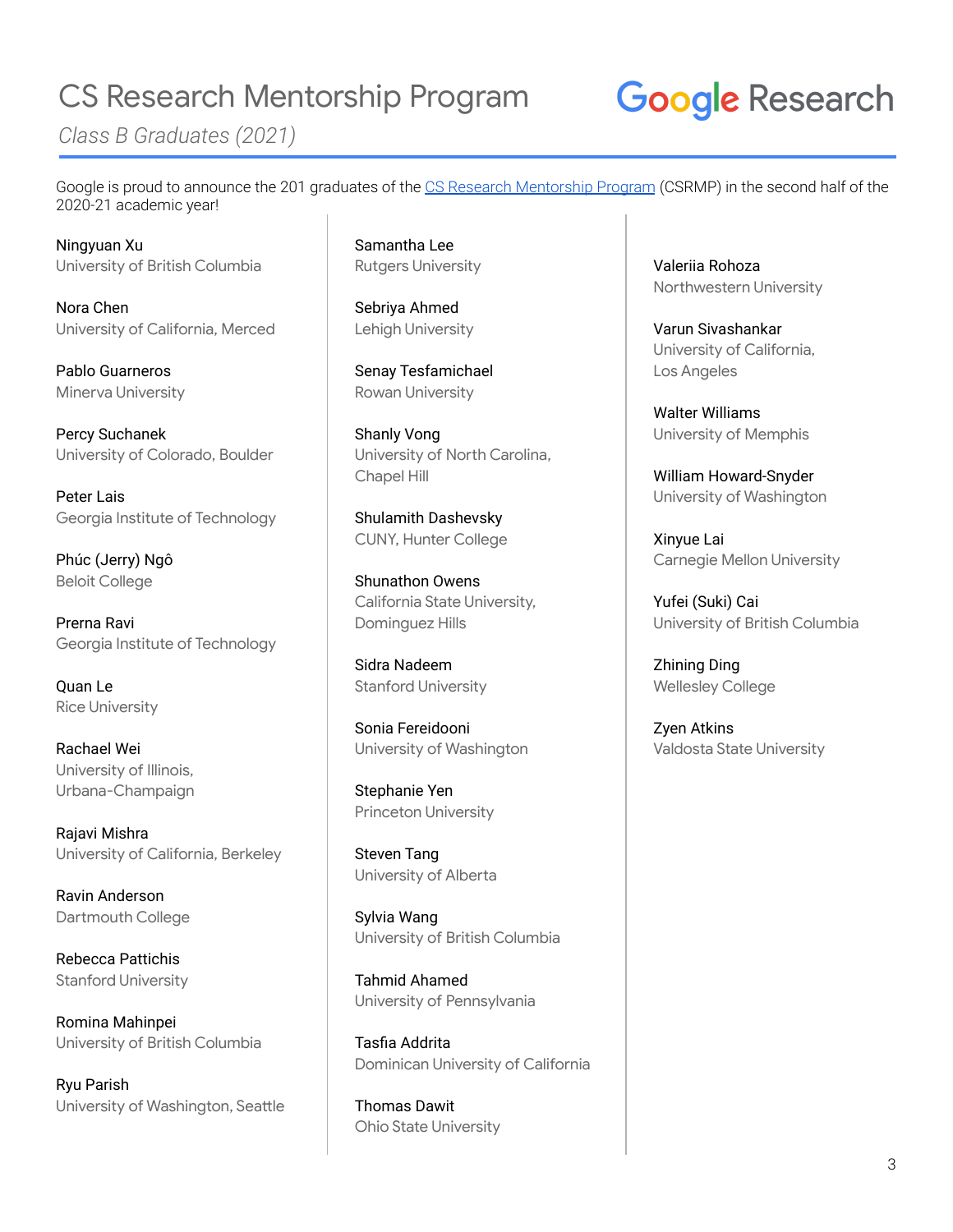*Class B Graduates (2021)*

## **Google Research**

Google is proud to announce the 201 graduates of the CS Research [Mentorship](http://g.co/csrmp) Program (CSRMP) in the second half of the 2020-21 academic year!

#### Graduate Students

Abdul-Hakeem Omotayo University of California, Davis

Abenezer Wudenhe University of California, Riverside

Aditya Appana Northeastern University

Aggrey Muhebwa University of Massachusetts, Amherst

Ali Kuwajerwala University of Montreal

Anibely Torres Kean University

Antonia Schonwald New York Medical College

Atheer Albarqi Drexel University

Azin Shamshirgaran University of California, Merced

Benjamin Totten Portland State University

Brent Phillips Northeastern University

Carl C Haynes University of Michigan

Chen Sun University of Iowa

Chirag Vartak Arizona State University Dahlia Shehata University of Waterloo

Dan Zhao New York University

Danial Beg University of California, Riverside

Danyal Rehman Massachusetts Institute of **Technology** 

Disha Shur Purdue University

Diva Smriti Drexel University

Ebuka Philip Oguchi University of Nebraska, Lincoln

Elisa Ronga Northeastern University

Ellis L Brown II Carnegie Mellon University

Emily Bao University of Michigan

Emmanuel Azuh Mensah University of Washington

Faegheh Hoshyargar University of Minnesota

Faris Alotibi University of Pittsburgh

Federico José Reyes Gómez Stanford University

Haider Al-Tahan University of Western Ontario

Hyekang Kevin Joo University of Maryland

Irem Ergun University of California, Riverside

Isidora Chara Tourni Boston University

Ivoline C. Ngong University of Vermont

Jieren Liu Northeastern University

Johanna Suvi Karras University of Washington

Jueqi Wang St. Francis Xavier University

Julian Sequeira Queen's University

Kaleab Alemayehu Kinfu Johns Hopkins University

Kicho Yu Northeastern University

Kuheli Sai University of Pittsburgh

Kunal Kukreja University of Washington

Lan Luo Duke University